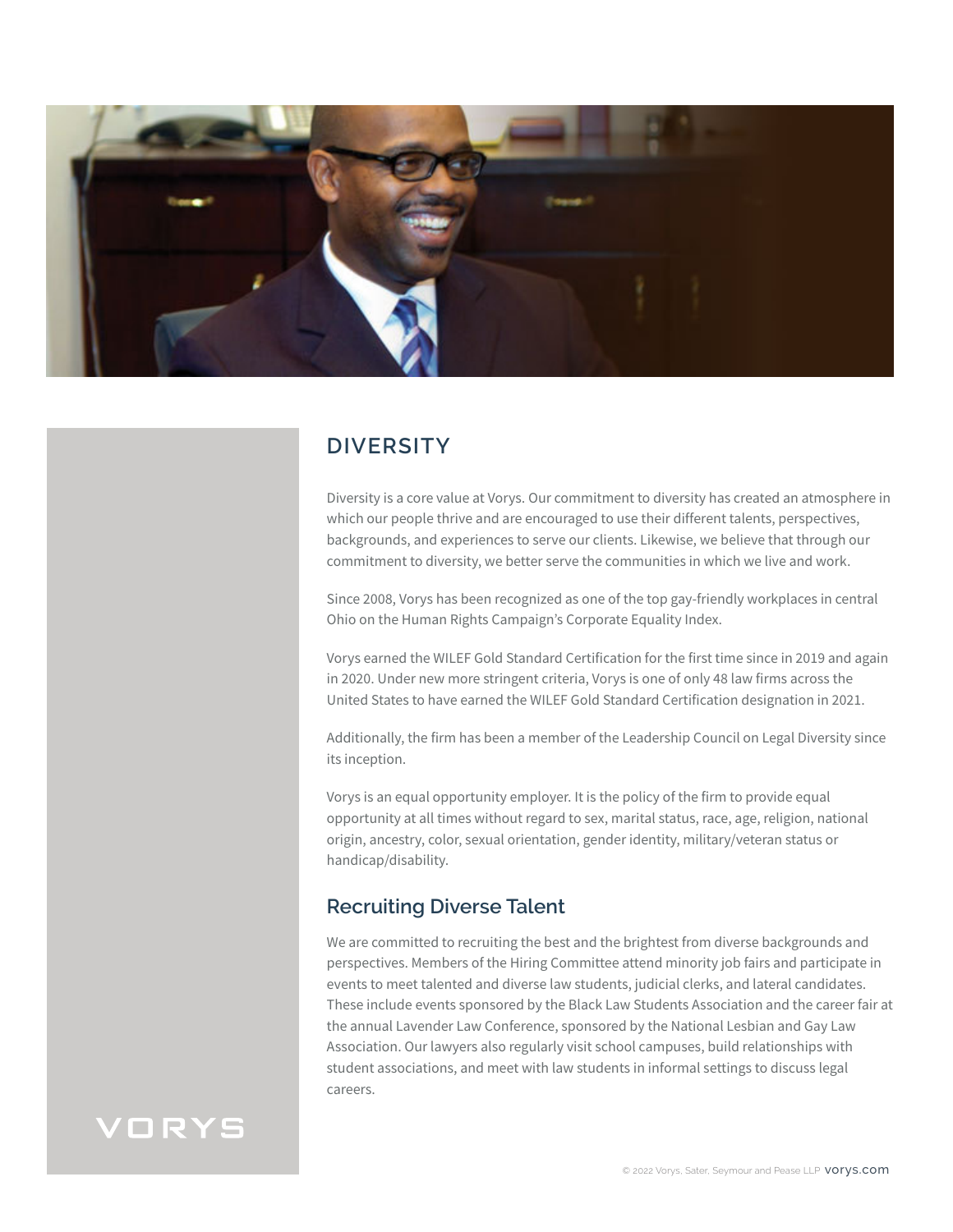#### **DIVERSITY (Continued)**

Vorys is proud to be a demonstrated leader in recruiting diverse talent into the legal profession. More than 20 years ago, a partner in our firm co-founded the nationally recognized Minority Clerkship Program sponsored by the Columbus Bar Association.

Vorys has established the George Corey Scholarship program in memory of our beloved partner, George Corey, whose immense legal talent, professionalism, and warmth left an indelible mark on the Ohio legal community, and who was passionate about recruiting the best and the brightest from diverse backgrounds and experiences. The program awards a scholarship each year to law student who is (i) a member of one of the underrepresented racial or ethnic minority groups, (ii) a member of the LGBTQ community, and/or (iii) person with a disability.

### **Retaining Diverse Talent**

Recruiting talented lawyers is only the first step. We are also dedicated to developing, retaining, and promoting our attorneys. In addition to a firm culture of collegiality and mutual respect, we have created mentoring and professional development programs to ensure that our lawyers receive every opportunity to achieve personal growth and professional success.

Some of these efforts include:

- **Mentoring program -** Every associate is paired with a partner mentor. They meet formally and informally to develop a personalized approach to the associate's training, development, and evaluation. In addition, informal mentoring relationships and an "open door" atmosphere are hallmarks of the Vorys work environment.
- **Training and Continuing Legal Education In all our practice groups, associates work** directly with partners and receive training through hands-on experience and feedback on their work product. Some of our larger practice groups also have regular professional development and training programs designed to assist associates in developing specific skills. Our firm pays for Continuing Legal Education programs (CLEs), and we encourage our associates to work with their mentors to identify programs that address areas of interest and relevance to their particular practices.
- **Associate Relations Committee** The Associate Relations Committee is made up of partners and associates. It provides a forum for addressing associate issues and fostering open communications and strong relationships between associates and partners. In addition, we are proud of our firm culture, which encourages daily, one-on-one contact between senior lawyers and associates.
- **Bar Associations and Community Groups** Vorys provides substantial financial support to bar associations and other groups focused on women, minority, and LGBT issues. Our lawyers also actively participate and assume leadership roles in these organizations. In addition, one of our African-American partners was the driving force behind the Columbus Bar Association's Managing Partners Diversity Initiative, which brought together the managing partners of all the major law firms in Columbus to work together to improve the hiring, retention and advancement of minority lawyers. This successful program, launched in 2001, has served as a model for other bar associations across the

# **VORYS**